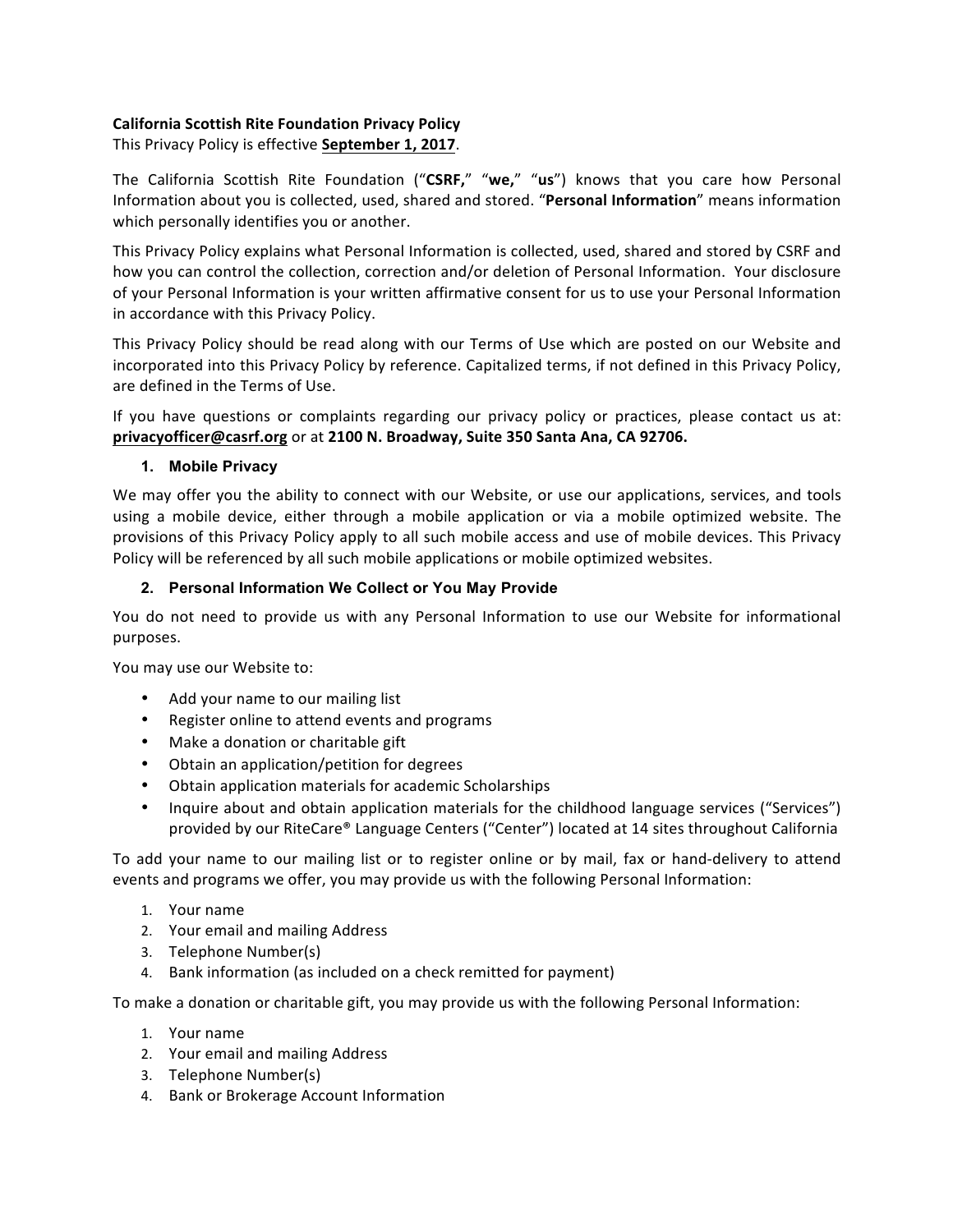You may obtain an application or petition for degrees without providing any Personal Information to us. You will provide to us the following Personal Information to apply for membership:

- 1. Your name
- 2. Your email and mailing Address
- 3. Telephone Number(s)
- 4. Date of Birth
- 5. Masonic affiliation(s) information
- 6. Occupational information

You may download the Scholarship application form without providing any Personal Information to us. You will provide to us the following Personal Information to apply for an academic Scholarship:

- 1. Your name
- 2. Your email and mailing Address
- 3. Telephone Number(s)
- 4. Birthdate
- 5. Birthplace and Citizenship
- 6. Education history and records
- 7. Marital status and family history
- 8. Masonic affiliation(s)
- 9. Employment history and information
- 10. Financial history and information
- 11. Photograph

To inquire about Services provided by a Center, you do not need to provide any Personal Information. You may connect or stay in touch with a Center by providing your name, email and mailing address and telephone number(s). You may complete a posted contact form by providing your name, email and mailing address and telephone number(s) and you may provide other Personal Information as you decide. 

### **This form and email communication with the Center are not encrypted and are not secure** *communications. Do not include your sensitive Personal Information in the form or email as any such disclosures are at your own risk.*

Credit card transactions are processed through a third party payment processor such as PayPal so we do not collect or retain any credit card information.

To apply for Services performed by a Center, you will provide the following Personal Information:

- 1. Client's point of contact (e.g. parent(s), guardian or other concerned and interested person who is referred to as "POC") and child's name
- 2. Email and mailing Addresses
- 3. Telephone Number(s)
- 4. Gender
- 5. Birthdate
- 6. Family history and information
- 7. Client's health and medical history and information including vaccination records, early development, communication and speech development history and status, behavioral and disciplinary information, records, reports, diagnosis and treatments
- 8. Client's education history, records and reports including test scores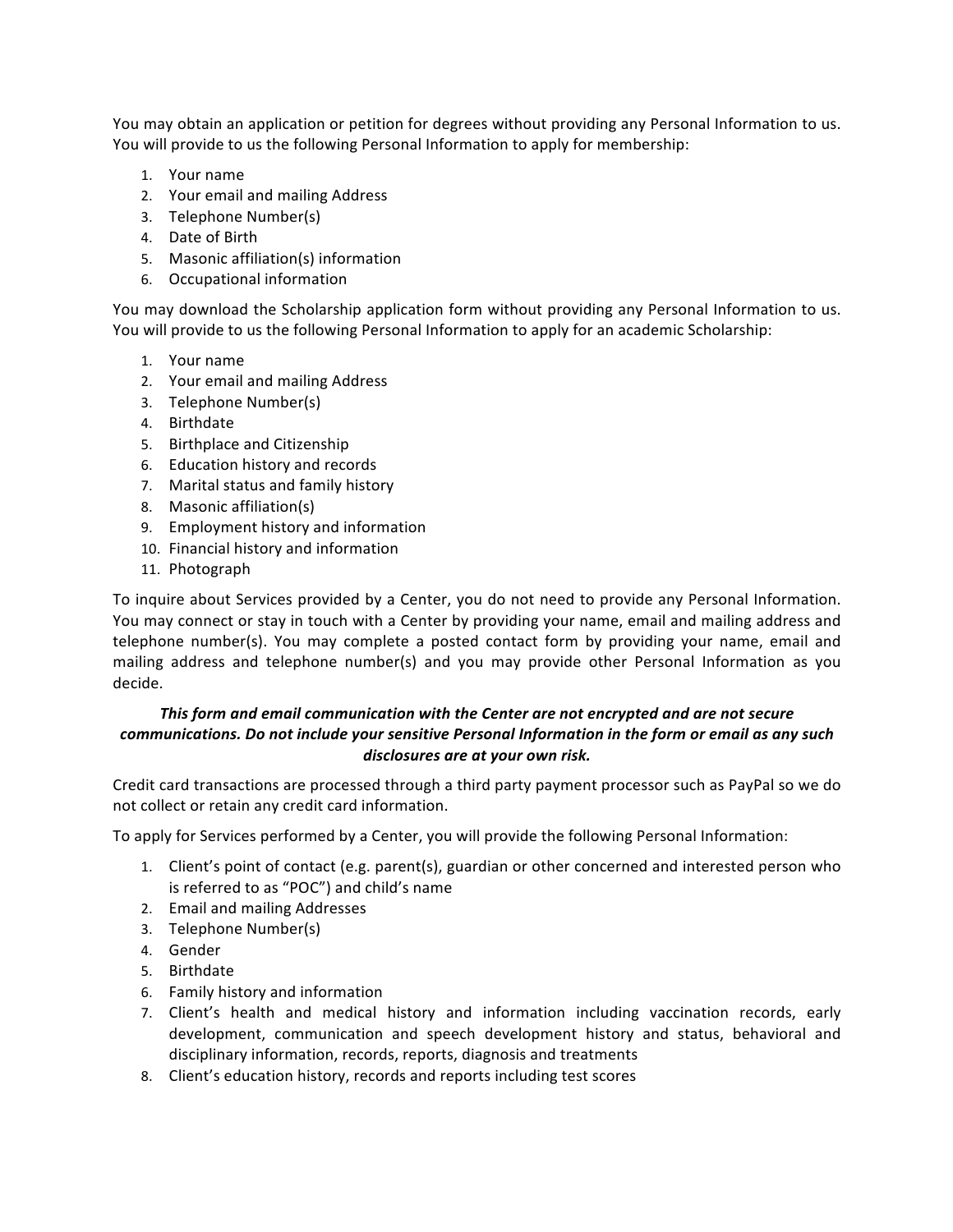You may be asked for further Personal Information to help validate your identity. We may also collect Personal Information from you as a result of your email communications with us. We display personal testimonials on our Website in addition to endorsements. We may post your testimonial along with your name or may post your picture or voice.

When you use our mobile site, we may receive information about your location and your mobile device, including a unique identifier for your device. We may use this information to provide you with location based services, search results, and other personalized content. Most mobile devices allow you to control or disable location services in the device's setting's menu. If you have questions about how to disable your device's location services, we recommend you contact your mobile service carrier or the manufacturer of your particular device.

## **3. How We Use Your Personal Information**

We use your Personal Information:

- To communicate with you and to provide information to you about membership, our organization and members, donations and charitable giving, Scholarships and recipients and Centers and its clients including sending you application materials, newsletters, other promotional communications and fund raising materials
- To solicit donations and charitable giving
- To accept, process and acknowledge donations and charitable gifts
- To register you to attend events and programs and process tickets
- To process Scholarship applications and to provide Scholarship award notifications
- To perform the childhood language services provided by the Centers
- To conduct research and analyze data for our business purpose including, for example, preparing outcome measurements or other reports or studies relating to the results of performing the services provided by the Centers
- To respond to your inquiries, requests or complaints
- To verify activity as we deem necessary
- To conduct research and analyze data to improve our service or customize our communications with you
- For any other legal purposes

When you attend an event or program, make a donation or charitable gift or are awarded a Scholarship, your name, city of residence, the name of the event or program, the nature and amount of your donation or charitable gift, the nature and amount of Scholarship awarded and a picture or video of you may be posted on our Website or otherwise disclosed publicly unless you opt-out in writing as described in the section entitled: User Access and Choice.

Personal Information that has been aggregated, de-identified, or anonymized so as to not be attributable to a specific person without the use of additional information is no longer Personal Information and may be used and shared in conjunction with our business and for any legal purpose.

#### **4. How We Share Your Personal Information with Third Parties**

We share your Personal Information when you are added to our mailing list, registered to attend event or program, make a donation or charitable gift, obtain an application or petition for degrees and apply for academic Scholarships with other concordant Masonic bodies and third party service providers for administration, notification and fundraising purposes. These third party service providers are authorized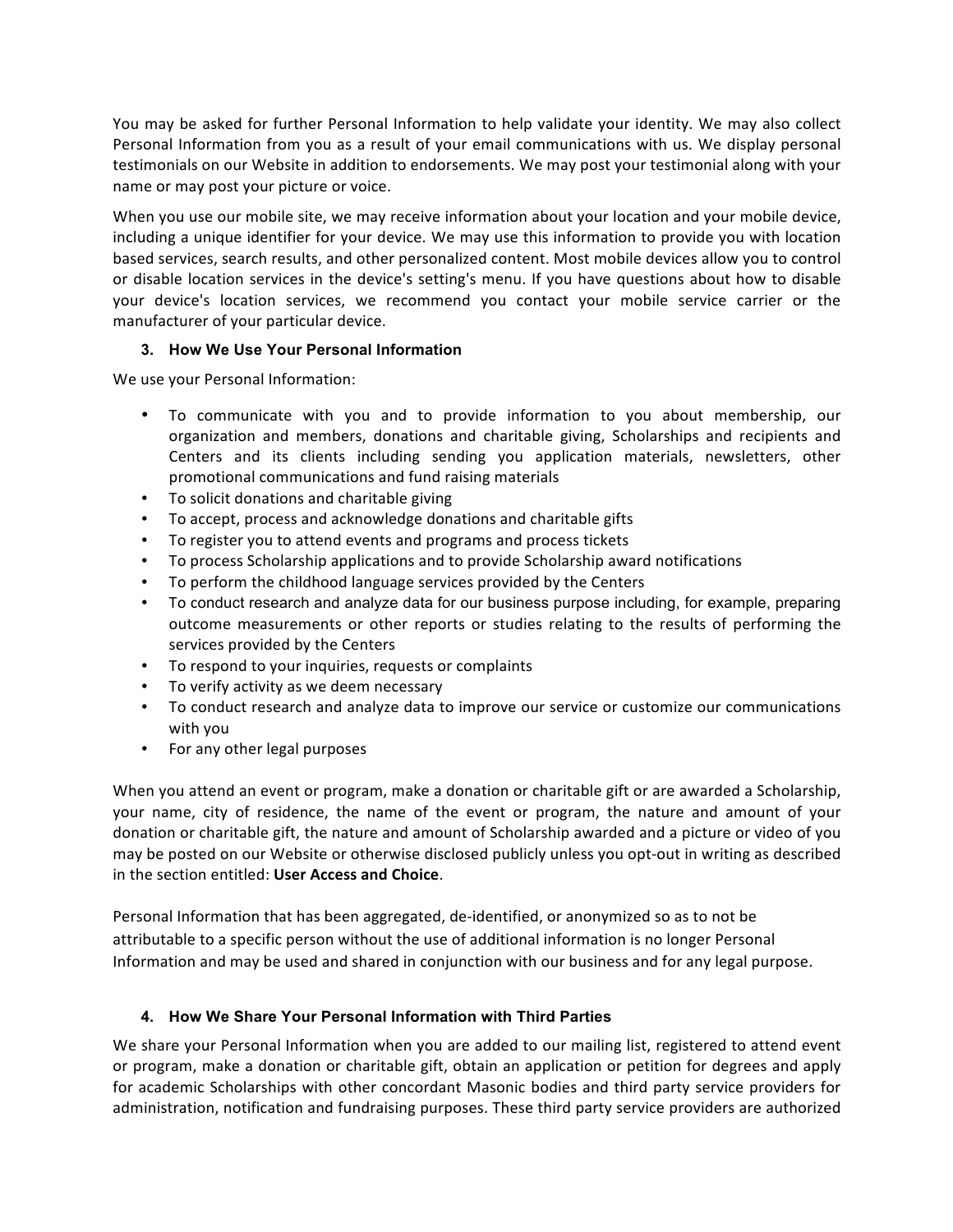to use your Personal Information only as necessary to provide these services to us and are obligated to keep your Personal Information confidential.

With your prior written consent, we share your Personal Information when you inquire about, apply for and obtain Services from a Center with teachers, school administrators, pediatricians and other professionals for purposes related to admission, evaluation, diagnosis and treatment of the client.

In addition, we share your Personal Information:

- As required by law, such as to comply with clearance/reporting requirements, a subpoena, or similar legal process
- To investigate and help prevent abuse, fraud, security threats, malicious activity, intellectual property infringement or misappropriation or other unlawful activity
- To resolve disputes and enforce our agreements
- To protect the rights and safety of CSRF and all those associated with and using the Website and services provided by CSRF
- In connection with a merger or corporate re-organization
- With your consent

We do not sell your Personal Information to third parties.

#### **5. User Access and Choice**

You may, of course, decline to submit Personal Information to us; in which case, you may not be able to use certain features of the Website or receive certain services.

If you wish to update or delete your name, picture, testimonial or other data or information which may be posted including your name, the amount of and type of donation or charitable gift you make, you can contact us at using the information below.

If your Personal Information changes, you may correct, update, amend, remove, or ask to have it removed by contacting us at *privacyofficer@casrf.org*, by telephone or postal mail at the contact information listed below. In some cases, we may not be able to remove your Personal Information, in which case we will let you know if we are unable to do so and why. We will respond to your request within 30 days.

We will retain your Personal Information for as long as needed to provide you services or as required by law. We will retain and use your Personal Information as necessary to comply with our legal obligations, resolve disputes, and enforce our agreements.

#### **6. How We Store and Protect Your Personal Information**

The security of your Personal Information is important to us. We follow generally accepted standards to protect the Personal Information submitted to us, both during transmission and once we receive it. However, no method of transmission over the Internet, or method of electronic storage, is 100% secure. Therefore, we cannot guarantee its absolute security. If you have any questions about security on our Website, you can contact us at **securityofficer@casrf.org**.

We may store Personal Information in locations outside our direct control (for instance, on servers or databases co-located with hosting providers).

We do not use encryption technology to encrypt your Personal Information at rest or before it travels over the internet. Do not include your sensitive Personal Information in the contact form which is posted on the Website or in your email communications as any such disclosures are at your own risk.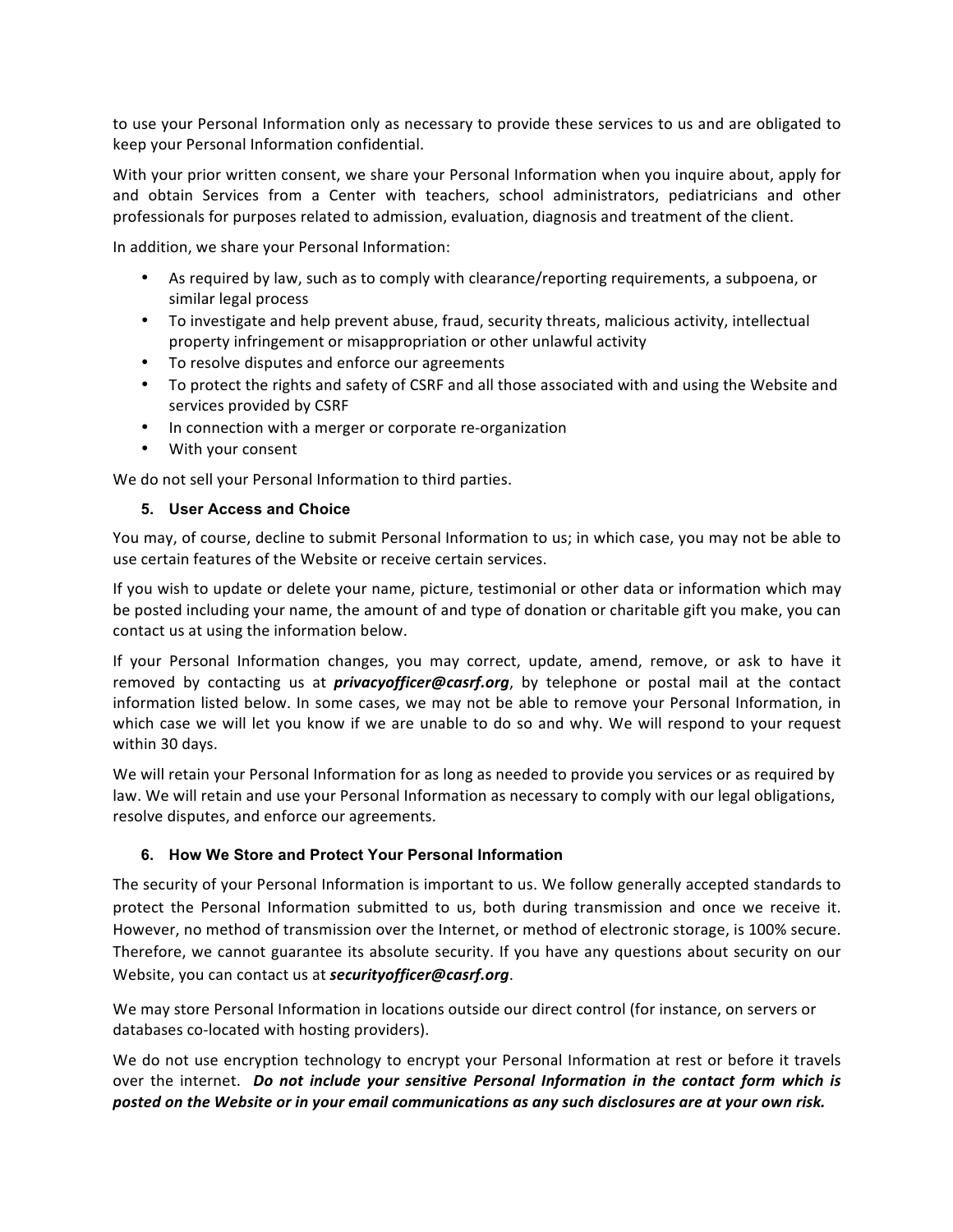## **7. Children's Privacy**

Protecting the privacy of children is especially important. CSRF does not knowingly collect or solicit Personal Information from anyone under the age of 13 or knowingly allow such persons to provide Personal Information. If you are between the ages of 13 and 17, please use our Website with adult supervision. If you are under 13, please do not send any Personal Information to us. If we learn that we have collected Personal Information from a child under age 13, we will delete that information as quickly as possible. If you believe that we might have any Personal Information from a child under 13, please contact us at the contact information below.

CSRF does collect Personal Information from children under the age of 17 through their POC for the Center to perform the Services.

# **8. Compromise of Personal Information**

We will promptly notify those persons whose Personal Information is compromised. Notwithstanding, CSRF is not responsible or liable for: (a) the unauthorized use or disclosure of your Personal Information included in the posted contact form or email communications; (b) any consequences that may result because you have released or shared Personal Information with a third party; and (c) any unintentional disclosure or a disclosure that occurs due to a security breach of our systems or facilities.

# **9. Notification, Electronic Communication and Opt-Out:**

You consent to our using your email address to send you service-related notices, including any notices required by law, in lieu of communication by postal mail. You may not opt out of some service-related communications.

You may opt-in to receive periodic messages from us, including changes to services offered through our Website, newsletters, promotions, and special offers. If you wish to subscribe to these emails, we will use your name and email address to send them to you. Out of respect for your privacy, you may choose to stop receiving our newsletter or marketing emails by following the unsubscribe instructions included in these emails, accessing email preferences manager on your account settings page, or you can contact us at **securityofficer@casrf.org**. Opting out may prevent you from receiving email messages regarding updates, improvements, or offers.

#### **10. Do Not Track Signals**

We support the Do Not Track browser setting. Do Not Track (DNT) is a preference you can set in your browser to let the websites you visit know that you do not want them collecting certain information from you. For more details about Do Not Track, including how to enable or disable this preference, visit this website: https://termsfeed.com/do-not-track.

# **11. Cookies, Analytics/Log Files and Clear gifs**

The CSRF's Website may use "cookies" to implement Google Analytics. You may decline cookies. Your user experience of the Website may be affected.

# **12. Links to Other Websites, Blogs/Forums and Social Media Widgets**

Our Website includes links to other websites whose privacy practices may differ from those of the CSRF. When you use a link to go from our Website to another website, such as that of our payments processors or event management systems, the privacy statement for the other website governs. We encourage you to carefully read and understand the privacy statement of any Website you visit.